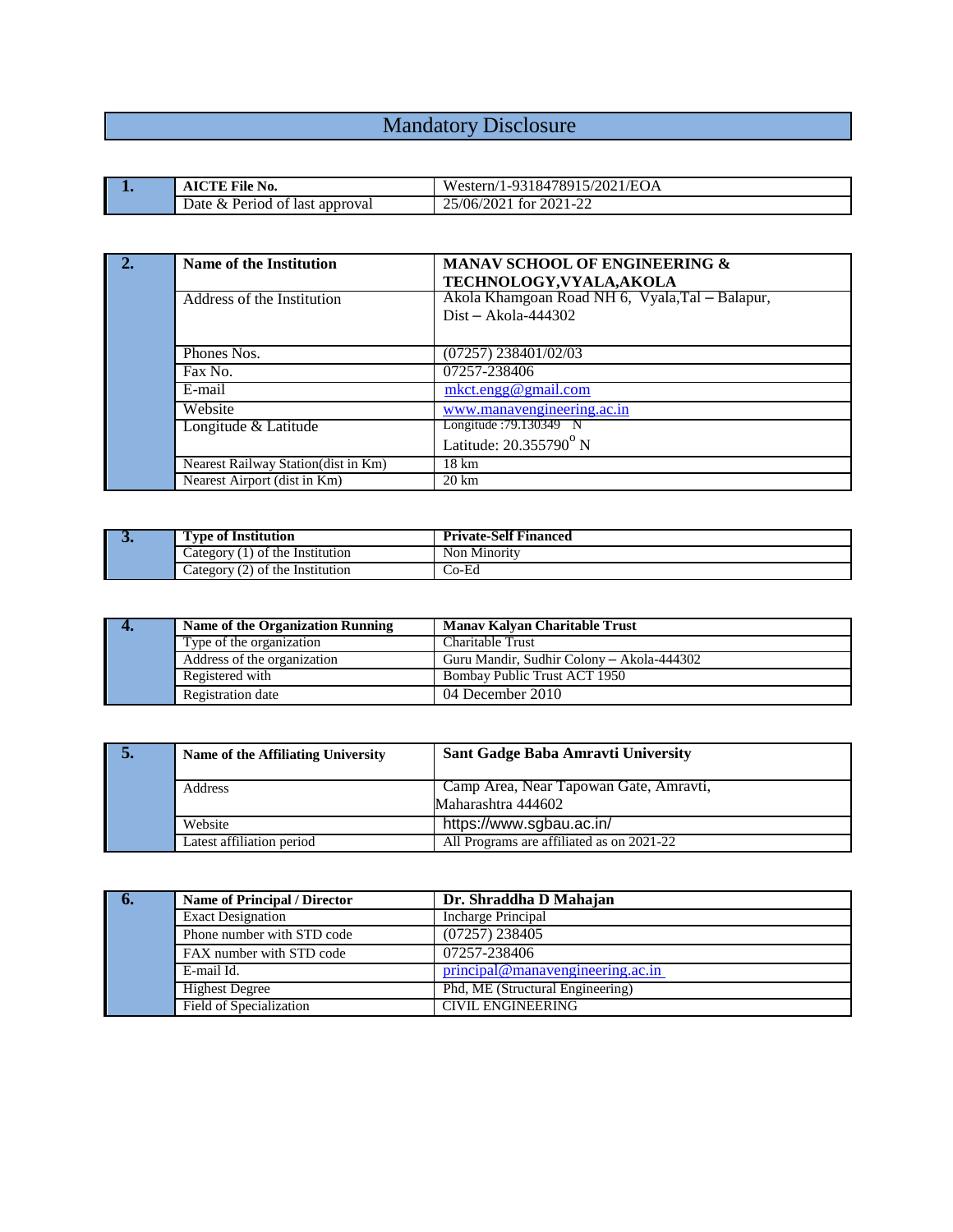

| $\overline{7}$ . |                                                 | <b>Trust / Society</b>                       | <b>Academic Background</b> |                      |                       |
|------------------|-------------------------------------------------|----------------------------------------------|----------------------------|----------------------|-----------------------|
|                  |                                                 | Representative                               | Technical                  | $Non -$<br>Technical | <b>Designation</b>    |
|                  |                                                 | Shri.Gajanandji<br>Mahajan                   | $\sqrt{ }$                 |                      | President             |
|                  |                                                 | Shri. Subhash Patil                          | $\sqrt{ }$                 |                      | Member                |
|                  | <b>Governing Board Members</b>                  | Shri. Prahlad<br>Polgawande                  | $\sqrt{ }$                 |                      | Member                |
|                  |                                                 | Shri. Manoj Mahajan                          | $\sqrt{}$                  |                      | Secretary             |
|                  |                                                 | Shri. Ajay Maheshwari                        |                            | $\sqrt{ }$           | Treasure              |
|                  |                                                 | <b>Member Secretary</b><br>WRC, AICTE Mumbai | $\sqrt{}$                  |                      | Member                |
|                  |                                                 | Shri. Sachin Kulkarni                        | $\sqrt{}$                  |                      | Member                |
|                  |                                                 | Shri. U.S.R Mohan<br>Rao                     |                            | $\sqrt{}$            | Member                |
|                  |                                                 | Shri. Guruning Pradhane                      | $\sqrt{}$                  |                      | Member                |
|                  |                                                 | Shri. Harishbhai<br>Bhansali                 | $\sqrt{}$                  |                      | Member                |
|                  |                                                 | Dr.S.D.Mahajan                               | V                          |                      | Ex-Officio<br>Member- |
|                  |                                                 | (Principal)                                  |                            |                      | Secretary             |
|                  | Frequency of meetings & date of<br>last meeting |                                              | Two times in a year        |                      |                       |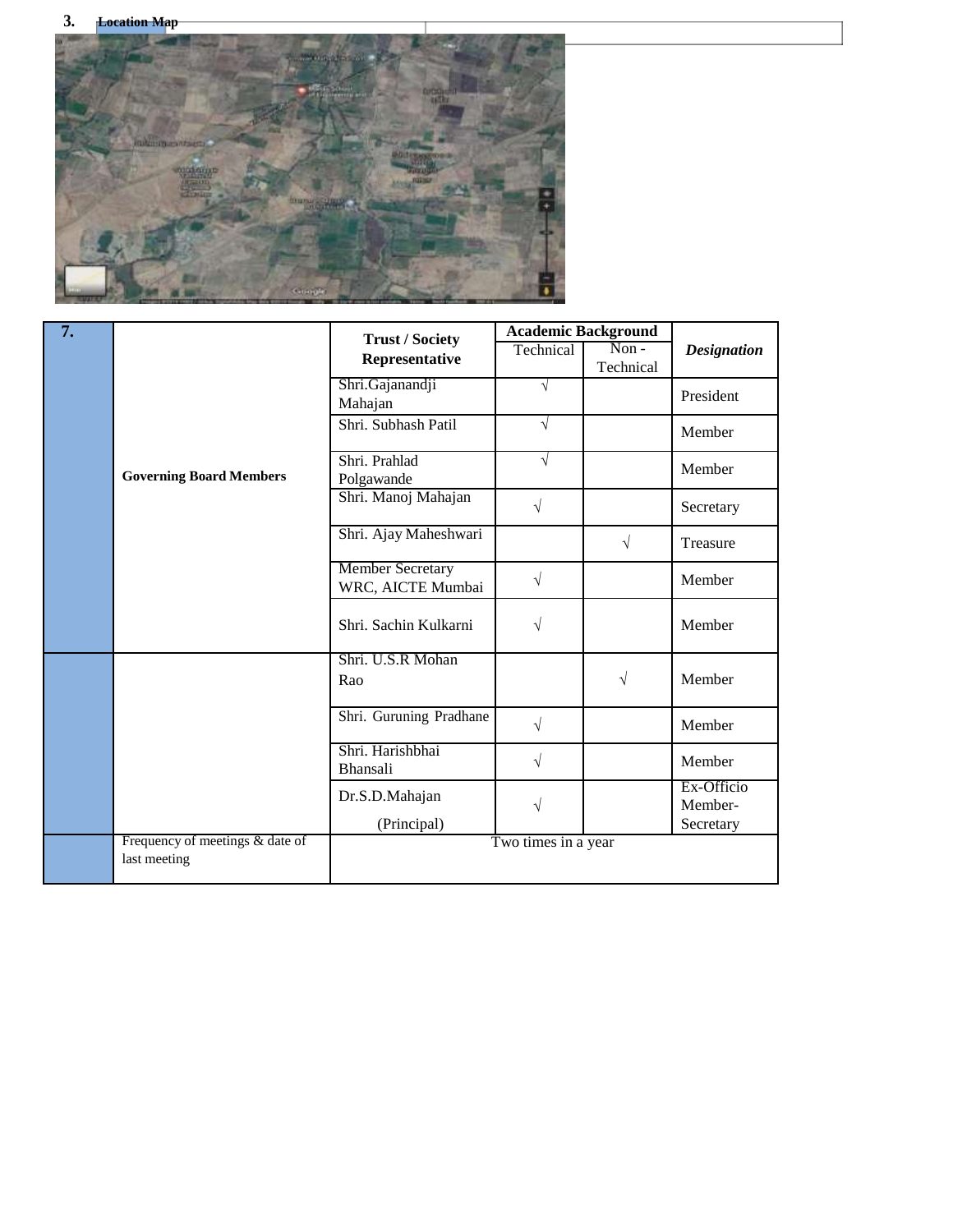| 8. | <b>Academic Advisory Body</b> | <b>Trust / Society</b>                                         | Academic<br><b>Background</b> |                                                                                                                                                                                                                                                                                          |                                      |
|----|-------------------------------|----------------------------------------------------------------|-------------------------------|------------------------------------------------------------------------------------------------------------------------------------------------------------------------------------------------------------------------------------------------------------------------------------------|--------------------------------------|
|    |                               | Representative                                                 | Technical                     | Non-<br>Technical                                                                                                                                                                                                                                                                        | <b>Designation</b>                   |
|    |                               | Shri.Gajanandji<br>Mahajan                                     |                               | $\sqrt{}$                                                                                                                                                                                                                                                                                | Chairman                             |
|    |                               | Shri. Subhash Patil                                            |                               | $\sqrt{}$                                                                                                                                                                                                                                                                                | Member                               |
|    |                               | Shri. Shushil Rajgarhia                                        |                               | $\sqrt{}$                                                                                                                                                                                                                                                                                | Member                               |
|    |                               | Shri. Manoj Mahajan                                            | $\sqrt{ }$                    |                                                                                                                                                                                                                                                                                          | Secretary                            |
|    |                               | Mr. P.G Bhende                                                 | $\sqrt{}$                     |                                                                                                                                                                                                                                                                                          | Teacher<br>Representative            |
|    |                               | Mr. M.K. Sharma                                                | $\sqrt{}$                     |                                                                                                                                                                                                                                                                                          | Teacher<br>Representative            |
|    |                               | Mr.P.V.Sarode                                                  | $\sqrt{ }$                    |                                                                                                                                                                                                                                                                                          | Teacher<br>Representative            |
|    |                               | Mrs. S. B. Chavan                                              |                               | $\sqrt{}$                                                                                                                                                                                                                                                                                | Non-Teaching<br>Representative       |
|    | Frequency of meetings         | Dr.S.D.Mahajan<br>Time to time advisory body conduct meetings. | $\sqrt{ }$                    |                                                                                                                                                                                                                                                                                          | Principal                            |
| 9. | <b>Organizational Chart</b>   | ORMATION<br>둘                                                  |                               | <b>DRECTOR</b><br><b>MAN NGEME BT</b><br>POLICY & DECRIPT MACHIN<br><b>PRINCIPAL</b><br><b>HEADS</b><br>or<br><b>DEPARTMENTS</b><br><b>VARIOUS COMMITTEES</b><br><b>MONITERING</b><br><b>ACADEMIC FOLLOW UPS</b><br>EVALUATION<br><b>SUGGESTIONS</b><br><b>REMEDIES</b><br>POLICY MAKING | <b>EXECUTION</b><br><b>EXECUTION</b> |
|    |                               |                                                                |                               | <b>FACULTIES AND STAFF</b><br><b>HEORMATION, SUGGESTIONS, COMPLAINTS</b>                                                                                                                                                                                                                 |                                      |
|    |                               |                                                                |                               |                                                                                                                                                                                                                                                                                          |                                      |

| 10. | Student feedback mechanism on           | Student's feedback is collected at the end of each semester.       |
|-----|-----------------------------------------|--------------------------------------------------------------------|
|     | <b>Institutional Governance/faculty</b> | Students appraise on individual teachers on following criteria:    |
|     | performance                             | Punctuality & regularity, Delivery of the lecture,                 |
|     |                                         | Communication skills, Board presentation,                          |
|     |                                         | Interaction with students, Extent of completion of syllabus,       |
|     |                                         | Level of interaction during practical, Availability of the teacher |
|     |                                         | outside classroom for additional guidance.                         |